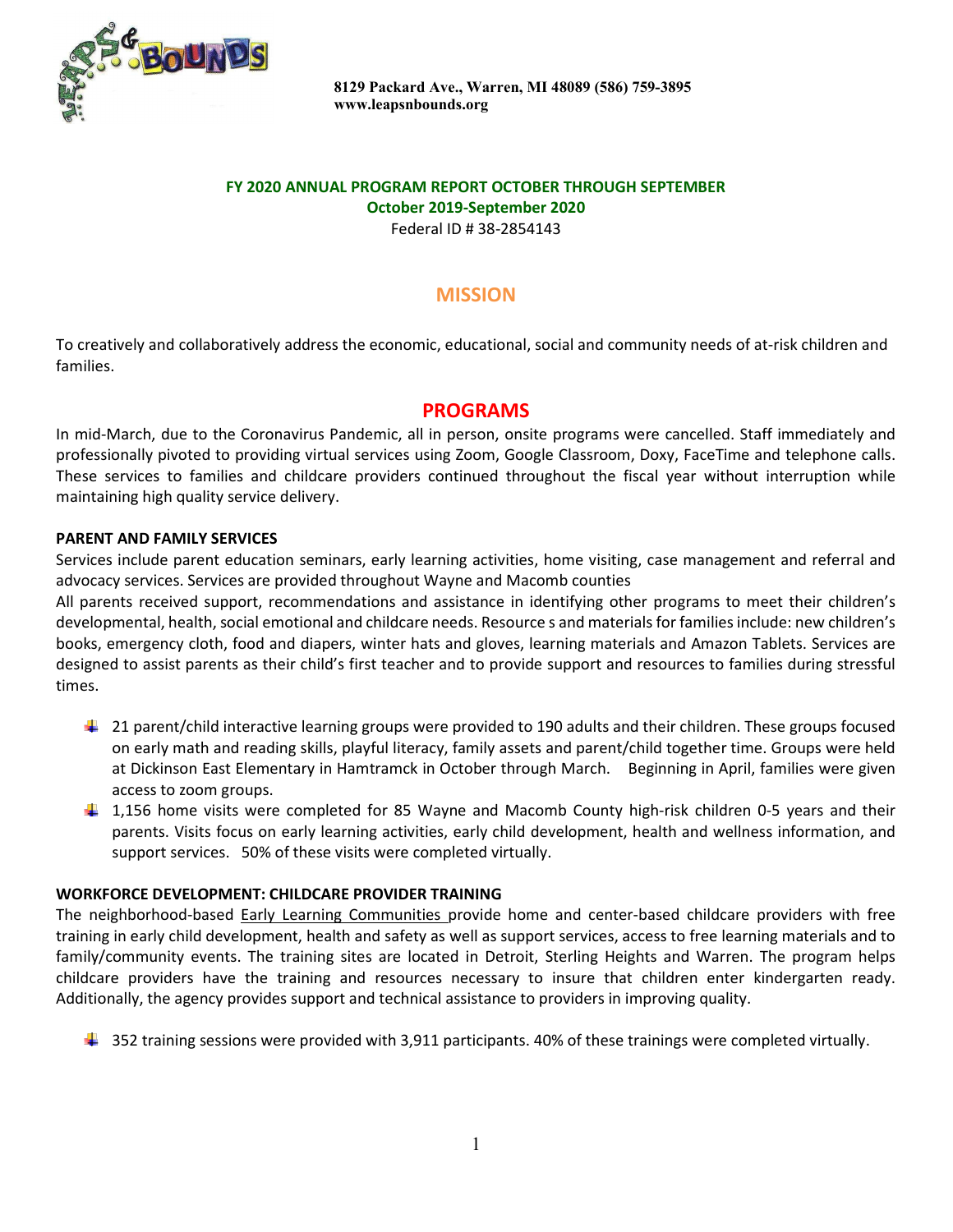#### WORKFORCE DEVELOPMENT: THE CDA, A NATIONAL CREDENTIAL PROGRAM

The agency provided a focused training series for childcare professionals wishing to earn their national credential from the Council for Professional Recognition. The Child Development Associate is a national certification for childcare providers110 individuals participated in this credential training.

The Agency is one of only two organizations in the state of Michigan who have attained the CDA Gold Standard from high quality training.

### RECRUITMENT

In FY 2019, the agency informed parents and childcare providers about services through 37,837 emails, 1,300 letters, 5,085 phone calls, and visits to 444 childcare centers. Face Book likes increased by 200% and website visits increased by 145%.

# COMMUNITY COLLABORATION/ADVOCACY

The organization participates in a host of collaborative efforts including Great Start Macomb and Great Start Wayne Collaborative, United Way for Southeast Michigan's Regional Early Learning Community, Wayne County Home Visiting Group, Wayne County Early On ICC and the Social Innovation Fund Learning Community.

## VOLUNTEER INVOLVEMENT

Strong support from volunteers included 364 hours of Board members contributed time during this past year and 1,200 hours of time from community members.

## FINANCIAL DEVELOPMENT

The organization continues to practice sound, conservative financial management and ended the year within its approved operating budget. Sources of revenue include United Way (68%), state, federal and county contracts (10%), grants (10%), interest, fees and investments gains (4%) and special events/general donation support (4%). The agency remains committed to a diverse revenue mix. The agency's cash reserve remains strong.

The agency's Annual Fundraising dinner was cancelled due to the Coronavirus Pandemic.